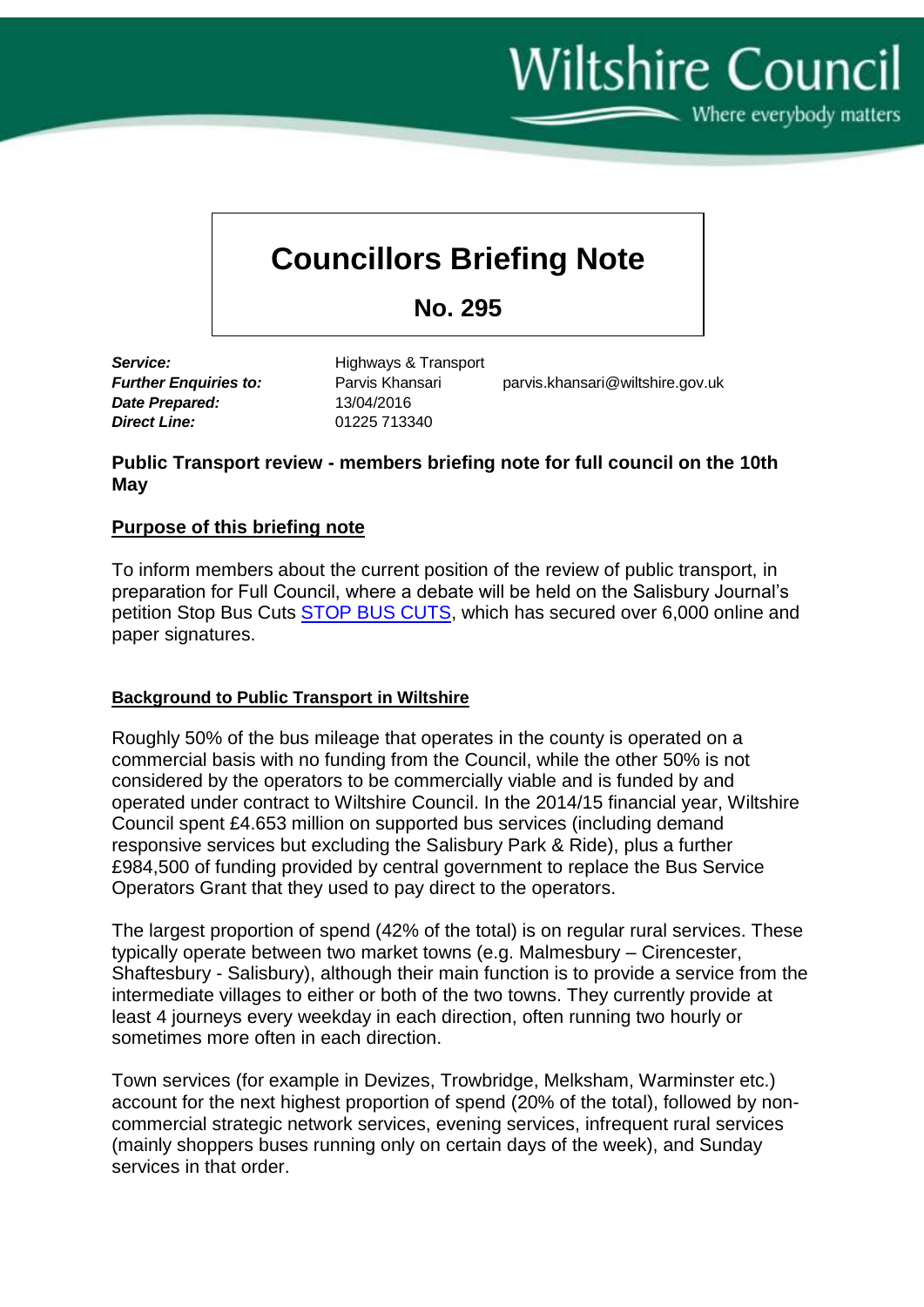Support per passenger journey ranges from 0.19pence per passenger trip to £17.57 per passenger trip, but overall the average is £1.97 per passenger trip, with rural services generally costing more in relation to the number of passenger trips, reflecting both the lower population density of the areas served and the less frequent (and therefore less attractive) service offered. The Local Transport Plan states that Wiltshire should, unless there are extenuating circumstances, support up to £3.50 per passenger trip.

In addition to the costs to the public transport budget identified above, many supported bus services also either carry school or college students who are entitled to free transport, or are operationally linked to school or college transport journeys. The costs of providing this transport are charged to the education transport budget, and this integration of transport and the associated sharing of costs plays a vital role in reducing the cost of providing the public bus service. In the same way, entitled school and college students are also allocated to many commercial bus routes and this helps to support their viability.

In 2014/15 the council also spent £381,600 on support for community and voluntary transport. This provided grants to support the operation of existing community transport minibuses, voluntary car and Link schemes, and also funding for staff in the voluntary sector who work with community groups to support and maintain their activities and to assist them to expand. Most of the community minibus schemes provide services for particular client groups, particularly elderly or disabled people who are unable to use ordinary bus services, although some also run community bus services open to the general public. The Link schemes, of which there are currently over 40 covering 98% of rural addresses in the county provide transport for essential journeys that would otherwise be difficult or impossible to make.

#### **Local authority supported bus services in a national context**

Due to a significant reduction in government spending and the discretionary nature of public transport, there has been a widespread reduction in supported public transport throughout England in the past 3 to 4 years. These bus service reductions are set to continue for many local authorities.

Wiltshire has made some service reductions, but on the whole has largely protected its public transport network in line with its current Local Transport Plan. There is also no plan to make any bus service reductions in the 2016/17 financial year.

According to The [Campaign for Better Transport:](http://www.bettertransport.org.uk/save-our-buses)

- 64 per cent of jobseekers either have no access to a vehicle or cannot drive
- Young people are amongst the biggest users of bus services , whilst 40 per cent of people over 60 use the bus at least once a week
- Passenger cars produce nearly 60 per cent of all CO2 emissions from road transport in the UK, compared with just 5 per cent from buses
- If drivers switched just one in twenty five of their car journeys to bus or coach, it would mean one billion fewer car journeys per year
- Every £1 of public investment in buses provides between £3 and £5 of wider benefits
- Bus commuters generate £64 billion in economic output every year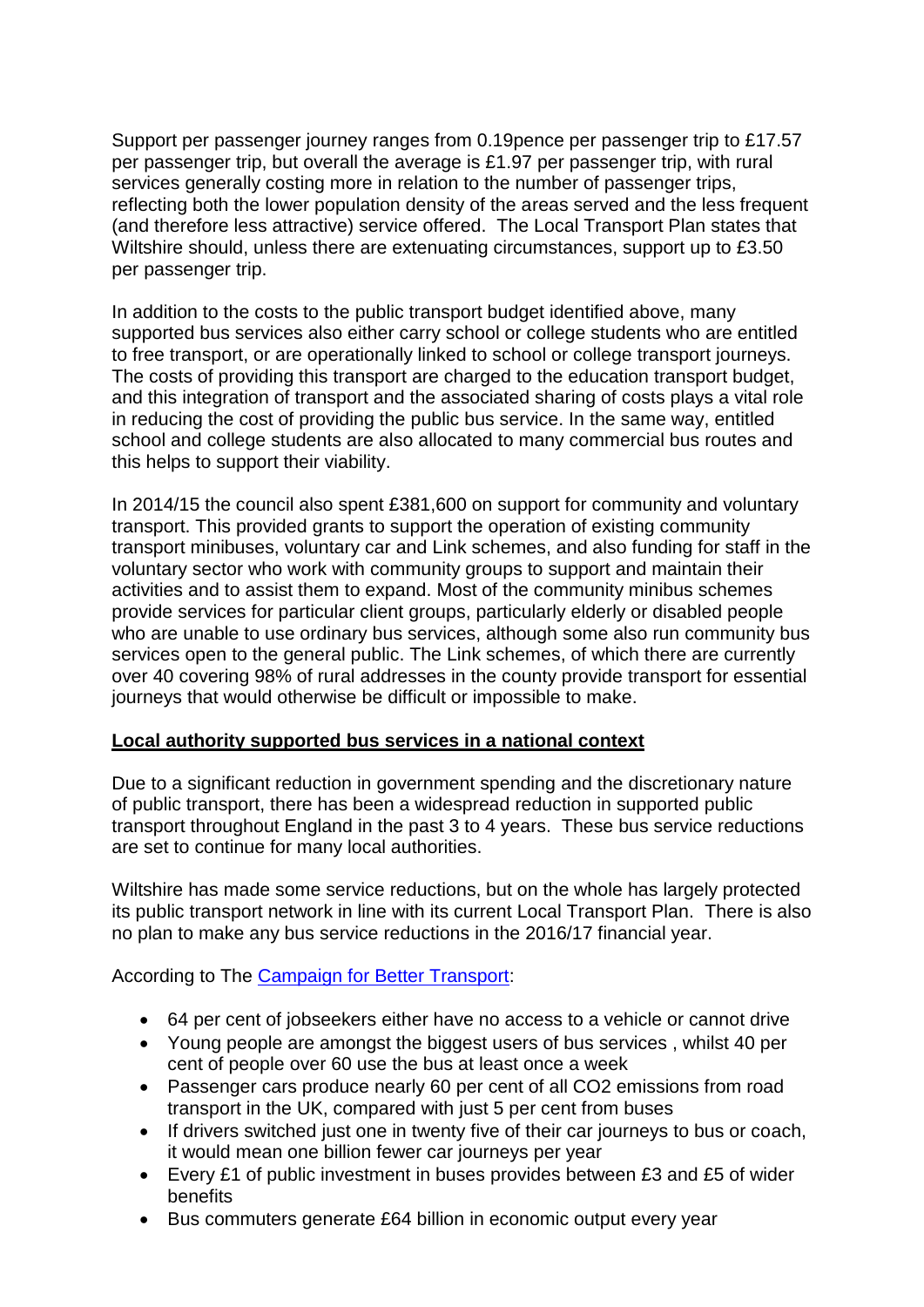Some other rural authorities such as Devon and Cornwall are yet to make any real significant reductions to public transport, as they have prioritised this, recognising the strategic importance of public transport for both the economy and social / health care reasons.

## **Pre Consultation**

As a first step in the review, a pre-consultation scoping paper, associated documents and questionnaire was developed to provide key stakeholders and partners with an overview of passenger transport, and an opportunity to shape the scope of the review. The paper, associated documents and questionnaire were made available via the council's consultation portal between 8th July and 31st August 2015. Five workshops were undertaken during the pre-consultation phase with key stakeholder groups, to discuss the scoping paper, and to provide stakeholders with an opportunity to communicate their priorities, ideas, and concerns. Discussions were also held with key Wiltshire Council services and bus operators.

Some 160 questionnaires were returned and a bus survey was provided by Christian Malford Parish Council. Other non-questionnaire responses were also received from various groups. A paper, setting out all the questionnaire comments received along with the council's responses was posted on the council's LTP3 webpage in October 2015.

In brief summary, the key points that came out of the pre-consultation exercise are as follows:

- The overall feedback highlighted the importance of bus services to users, communities and public sector service providers.
- Community transport will not be able to provide transport alternatives on any significant scale.
- There is little scope to make subsidised bus services commercial.
- There were no new 'big ideas' suggested that would make significant financial savings within the necessary timeframe.
- There is limited potential for further savings in other areas of the Council's public transport budgets.

## **Public consultation exercise**

Based on the pre-consultation findings and in the context of Wiltshire Council's continuing budget pressures and the experience of other councils, officers developed six savings options for supported bus services that were included in a 'Public Consultation Paper' (which also included information on the national and local policy context, relevant research findings (including the extent of bus service cuts in other local authority areas) and current bus service provision in Wiltshire). Questions on the savings options (and other relevant questions) were also included in an associated questionnaire.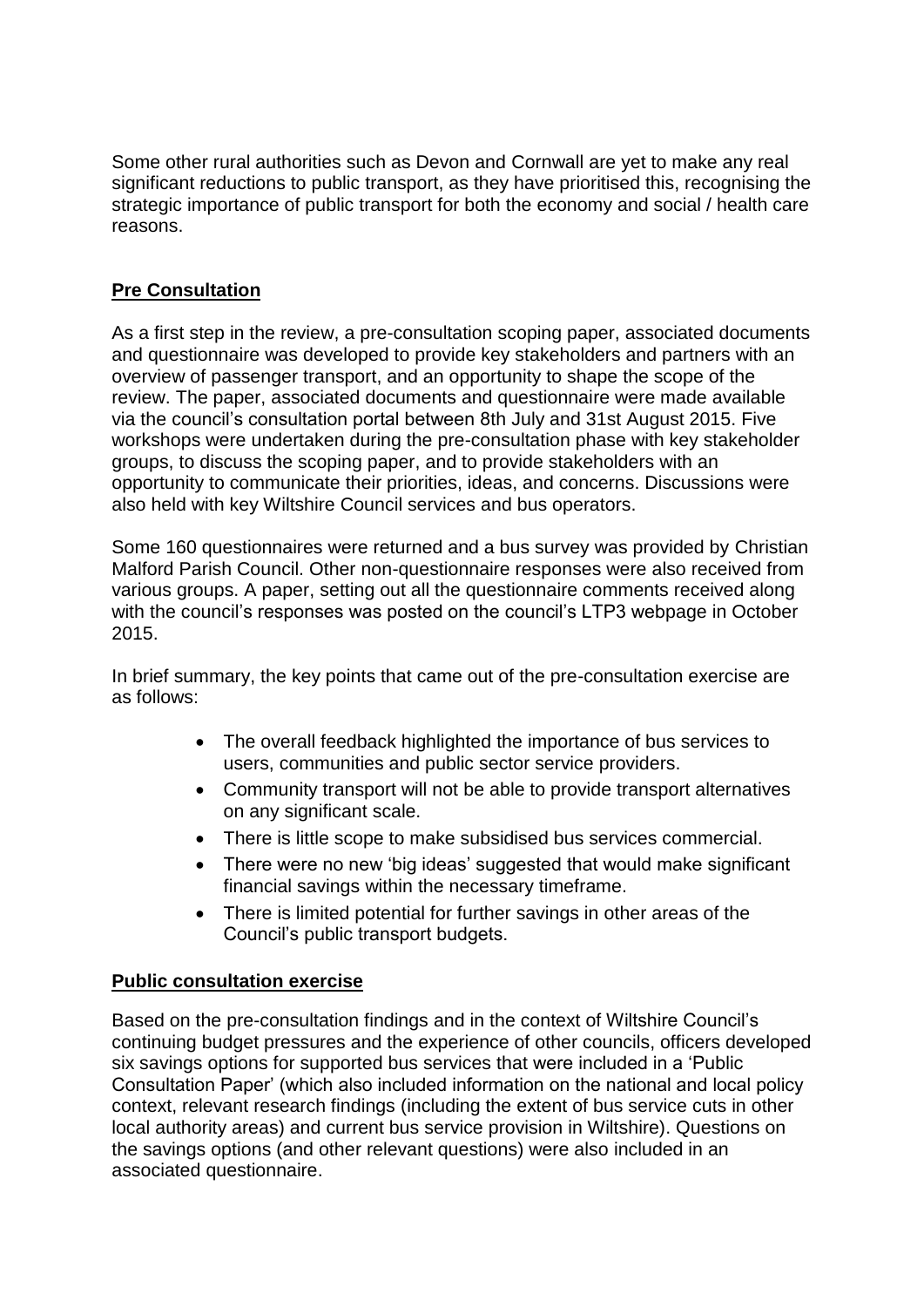It was highlighted in the consultation paper and questionnaire that the consultation was focused on Wiltshire Council supported bus services and *not* commercial bus services. It was also highlighted that the consultation was not a detailed consultation on particular routes, timetables or destinations, and as there would be many combinations of possible supported bus service changes, the council had not yet determined what these changes might be (information on bus services 'at risk' was provided however). Instead, it was made clear that responses to the consultation would help guide the council's subsequent decisions on any supported bus service changes and determine impact and priority of bus usage, as best a questionnaire can do.

The full suite of consultation documents was as follows (all of which were made available on the Wiltshire Council Consultation Portal):

- Public Consultation Paper
- Questionnaire
- Frequently Asked Questions paper
- LTP Public Transport Strategy (current version)
- Bus Services that operate with funding from Wiltshire Council (as at December 2015)
- Bus Service Maps
- **•** Equality Evidence Analysis Document
- Strategic Environmental Assessment (SEA)
- Habitat Regulation Assessment.

The public consultation exercise was undertaken from 11 January 2016 to 4 April 2016 (the Strategic Environmental Assessment being available from 15 February 2016 to 4 April 2016). A variety of means were used to inform people of the consultation:

- Wiltshire Council Consultation Portal
- Documents made available in specific libraries
- Questionnaires made available on supported bus services
- Press releases
- Parish newsletters
- Social media promotion
- Area Board 'Chairman's Announcements'
- A featured item on the 'News from Wiltshire' section of the council's website
- Correspondence with Chambers of Commerce
- Correspondence with Salisbury and Chippenham Business Improvement Districts
- Emails sent to some 6,000 Area Board contacts
- Promotion of the consultation by DEVELOP (which supports voluntary and community organisations) and the Wiltshire Forum of Community Area Partnerships
- Included in the November 2014 business newsletter sent by the Economic Development Team to some 2,000 business contacts
- Emails sent to Wiltshire 100 business contacts (107 businesses)
- Emails sent to some 4,000 Leisure Service contacts.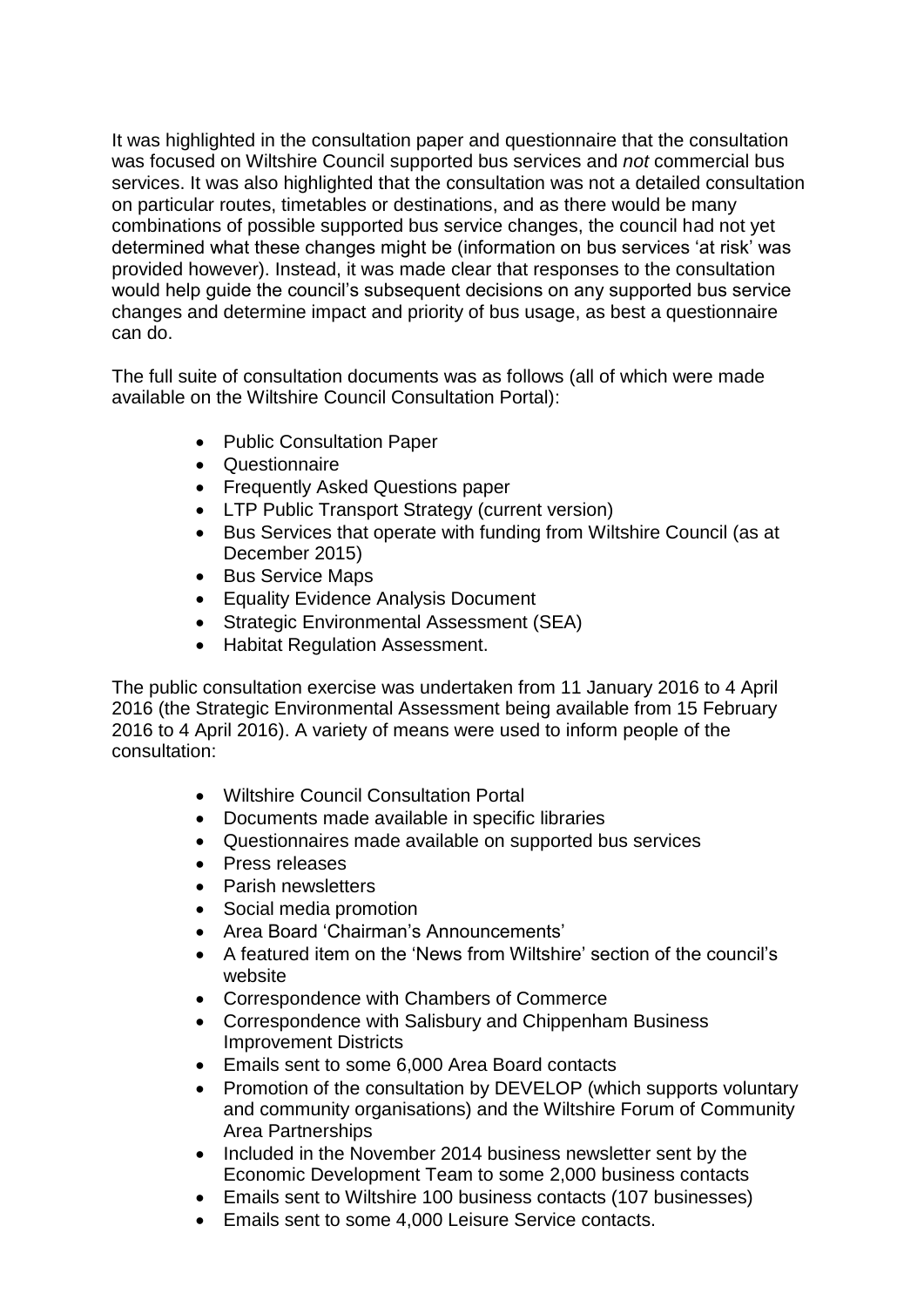## **Emerging Consultation Outcomes**

Over 11,000 questionnaires were returned, making it the second largest response to any Wiltshire Council consultation. Due to this significant number, it is not possible to provide the final results at this stage, particularly as there is significant analyses of the free text comments (4,000) received, which are all being read, categorised and sub categorised.

In general, those people who have responded to the questionnaire can be categorised as follows:

- 42% are male 57% female
- 58% of respondents are over 65 years old
- 28% of respondents say they have mobility problems
- 62% of respondents have access to a car but 28% do not
- 64% have a concessionary bus pass

The results very much followed the same line as the outcomes from the pre consultation phase, with the main priority being on rural and strategic network services, so that people / communities do not become isolated. There was less of a priority placed upon on evening's and Sunday services. The table below represents the different types of service that was consulted upon and the priority the respondents placed upon each of them.



## **Option 24/7**

Option 24/7 is a community interest group, details of the group can be found at the following link: